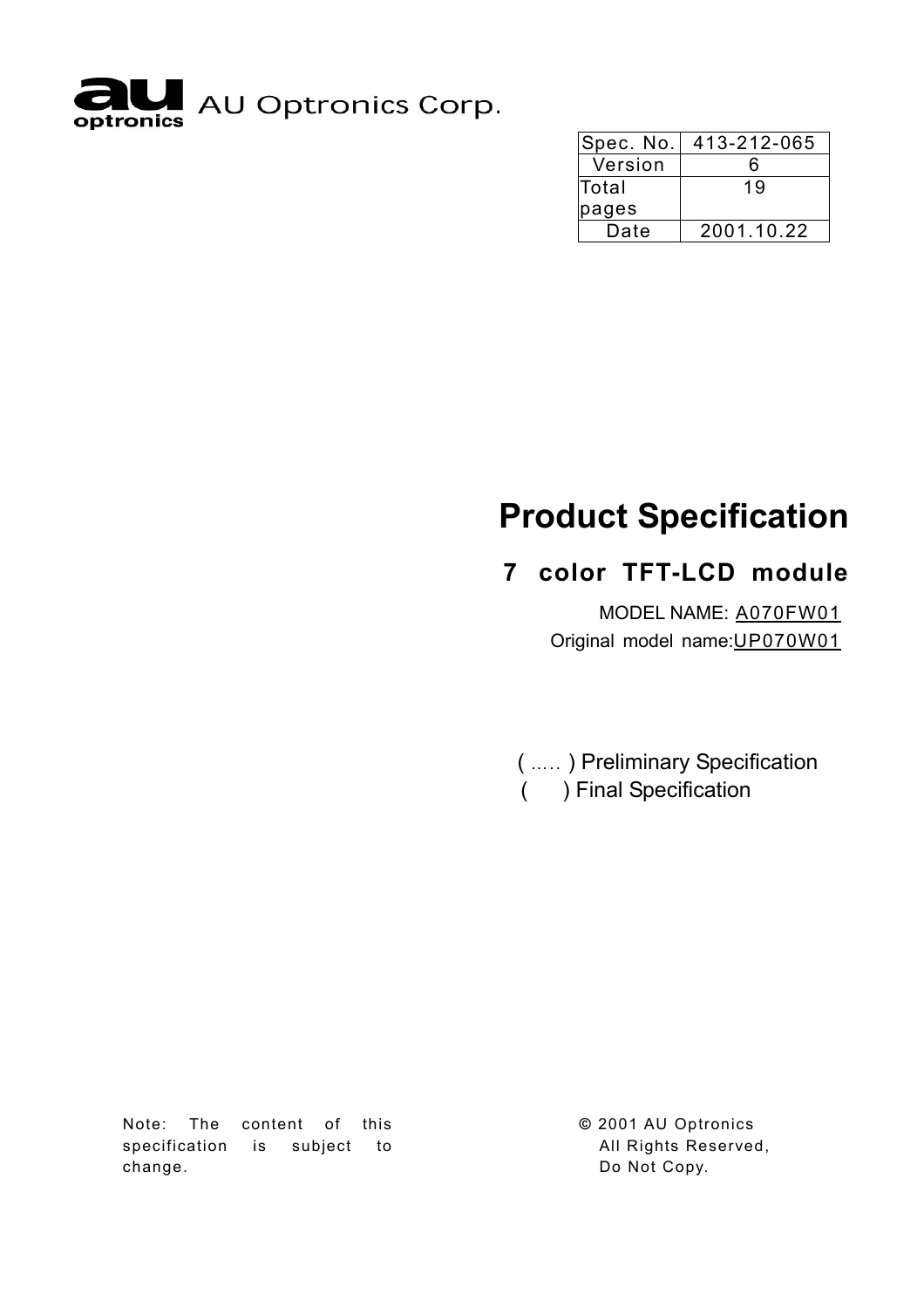

# **PRECORD RECORD OF REVISION**

| Version        | Revise Date Page |                | Content                                                                                                     |  |  |
|----------------|------------------|----------------|-------------------------------------------------------------------------------------------------------------|--|--|
| 1              | 09/Mar./2000     | 1              | First draft.                                                                                                |  |  |
| $\overline{2}$ | 23/May./2000     | 3              | Weight => $350\pm20 \rightarrow 190\pm20$                                                                   |  |  |
|                |                  | 6              | $V_{CAC}$ => (5) $\rightarrow$ 5.6 ; $V_{CDC}$ => (1.4) $\rightarrow$ 1.7                                   |  |  |
|                |                  |                | $I_{GH}$ , $I_{GL}$ , $I_{CC}$ , $I_{DD}$ => $(X) \rightarrow X$ & $I_{DD}$ => $(18.0) \rightarrow 17.0$    |  |  |
|                |                  |                | $V_L$ , I <sub>L</sub> , V <sub>S</sub> => (X) $\rightarrow$ X & V <sub>S</sub> =>(1100) $\rightarrow$ 1200 |  |  |
|                |                  | $\overline{7}$ | $ t_{\text{OEH}}  \Rightarrow (9) \rightarrow 1.22$ & $t_{\text{CPH}} \rightarrow \mu s$                    |  |  |
|                |                  |                | $t_{\text{OEH}}$ => (90) $\rightarrow$ 8.28 & $t_{\text{CPH}} \rightarrow \mu s$                            |  |  |
|                |                  |                | $t_{\text{OEH}}$ => (39) $\rightarrow$ 5.40 & $t_{\text{CPH}} \rightarrow \mu s$                            |  |  |
|                |                  |                | $t_{\text{OEH}}$ => (60) $\rightarrow$ 4.18 & $t_{\text{CPH}} \rightarrow \mu s$                            |  |  |
|                |                  |                | $t_{\text{OEH}}$ => (30) $\rightarrow$ 3.74 & $t_{\text{CPH}} \rightarrow \mu s$                            |  |  |
|                |                  | 8              | Viewing angle : Top => $(50) \rightarrow 40$                                                                |  |  |
|                |                  |                | Bottom => $(20) \rightarrow 20$                                                                             |  |  |
|                |                  |                | Left => $(45) \rightarrow 45$                                                                               |  |  |
|                |                  |                | Right => $(45) \rightarrow 45$                                                                              |  |  |
|                |                  |                | Note 1: $I_L$ => (6.5) $\rightarrow$ 6.5                                                                    |  |  |
| 3              | 09/Oct./2000     | 6              | $V_{CAC}$ => 7.6 $\rightarrow$ 6.5(Max.)                                                                    |  |  |
|                |                  |                | $V_{\text{CDC}} \approx$ Min.= Max. = $\rightarrow$ Min.= 1.6 Max. = 1.8                                    |  |  |
|                |                  |                | Add lamp life time spec. and the definition                                                                 |  |  |
|                |                  | 8              | Viewing angle:                                                                                              |  |  |
|                |                  |                | TOP=> Min.=40 Typ.=60 $\rightarrow$ Min.=20 Typ.=30                                                         |  |  |
|                |                  |                | Bottom => Min.=20 Typ.=30 $\rightarrow$ Min.=40 Typ.=60                                                     |  |  |
|                |                  | 12             | Add dimension figure of screw into outline dimension figure.                                                |  |  |
| 4              | 30/Nov./2000     | 5              | V <sub>GH</sub> - V <sub>GL</sub> =>Max. =31→Max. =33                                                       |  |  |
|                |                  |                | Topa1 => Min.=-20→Min.=-30                                                                                  |  |  |
|                |                  |                | Add Operating temperature Topa2                                                                             |  |  |
|                |                  |                | Add Note3 and Note 4 for Absolute maximum ratings                                                           |  |  |
|                |                  | 8              | $X = >$ Min.=0.25 Typ.=0.30 Max. =0.35 $\rightarrow$                                                        |  |  |
|                |                  |                | Min.=0.26 Typ.=0.31 Max. =0.36                                                                              |  |  |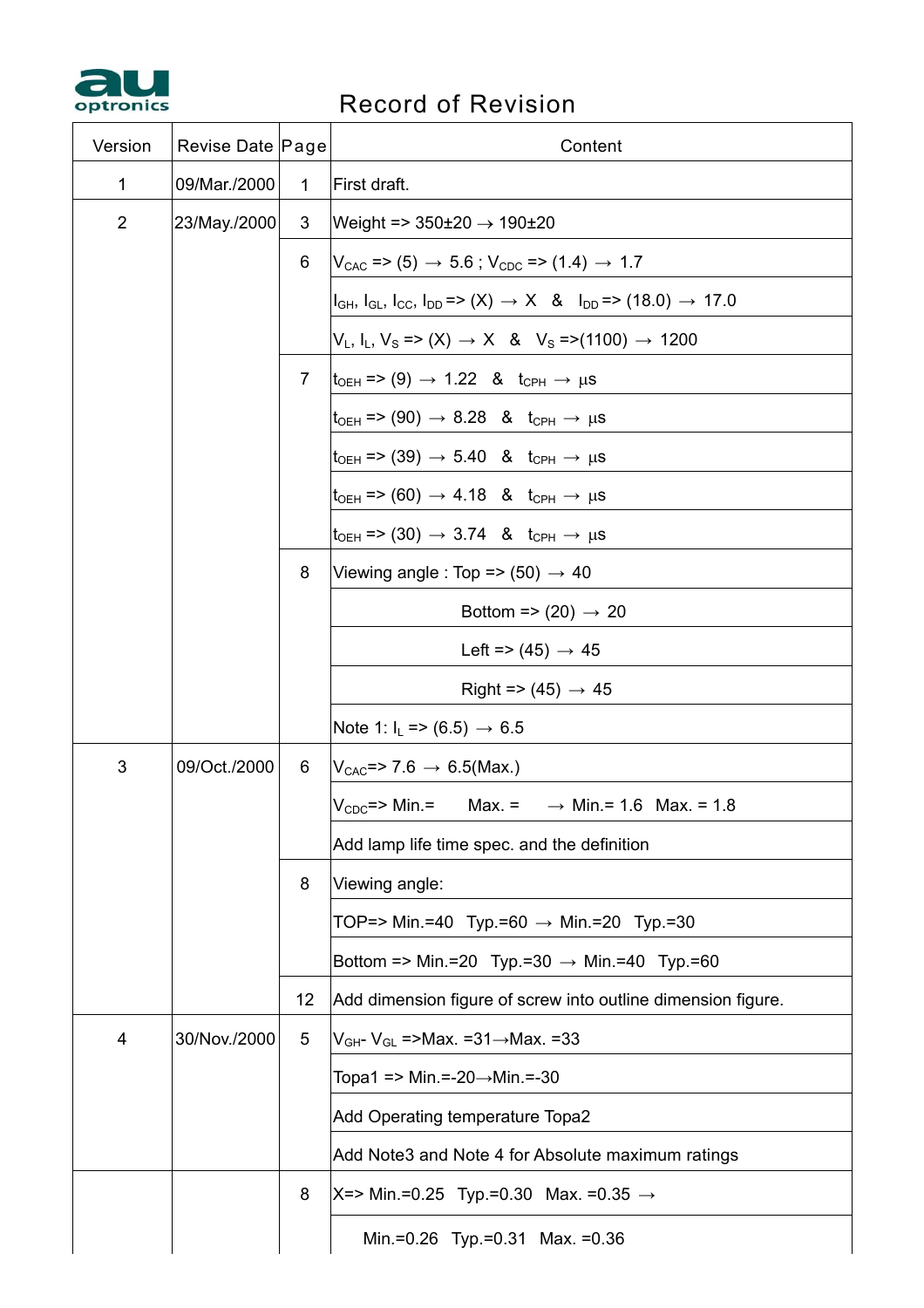

| optronics |              |    |                                                                                                                                  |
|-----------|--------------|----|----------------------------------------------------------------------------------------------------------------------------------|
|           |              |    | Y=> Min.=0.30 Typ.=0.35 Max. =0.40 $\rightarrow$                                                                                 |
|           |              |    | Min.=0.28 Typ.=0.33 Max. =0.38                                                                                                   |
| 5         | 16/Apr./2001 |    | Change lable mark location.                                                                                                      |
| 6         | 22/Oct/2001  |    | Change the cover page and Logo due to a new company name                                                                         |
|           |              | 5  | Starting voltage => Max. 1150Vrms(25), Max. 1400Vrms(0), $\rightarrow$<br>Max. 850Vrms(25), Max. 1150Vrms(0), Max. 1300Vrms(-30) |
|           |              | 6  | Logical power => $4.8V$ (min). $\rightarrow 3V$ (min)                                                                            |
|           |              | 12 | BLU cable length definition(revise the drawing error)                                                                            |
|           |              |    |                                                                                                                                  |
|           |              |    |                                                                                                                                  |
|           |              |    |                                                                                                                                  |
|           |              |    |                                                                                                                                  |
|           |              |    |                                                                                                                                  |
|           |              |    |                                                                                                                                  |
|           |              |    |                                                                                                                                  |
|           |              |    |                                                                                                                                  |
|           |              |    |                                                                                                                                  |
|           |              |    |                                                                                                                                  |
|           |              |    |                                                                                                                                  |
|           |              |    |                                                                                                                                  |
|           |              |    |                                                                                                                                  |
|           |              |    |                                                                                                                                  |
|           |              |    |                                                                                                                                  |
|           |              |    |                                                                                                                                  |
|           |              |    |                                                                                                                                  |
|           |              |    |                                                                                                                                  |
|           |              |    |                                                                                                                                  |
|           |              |    |                                                                                                                                  |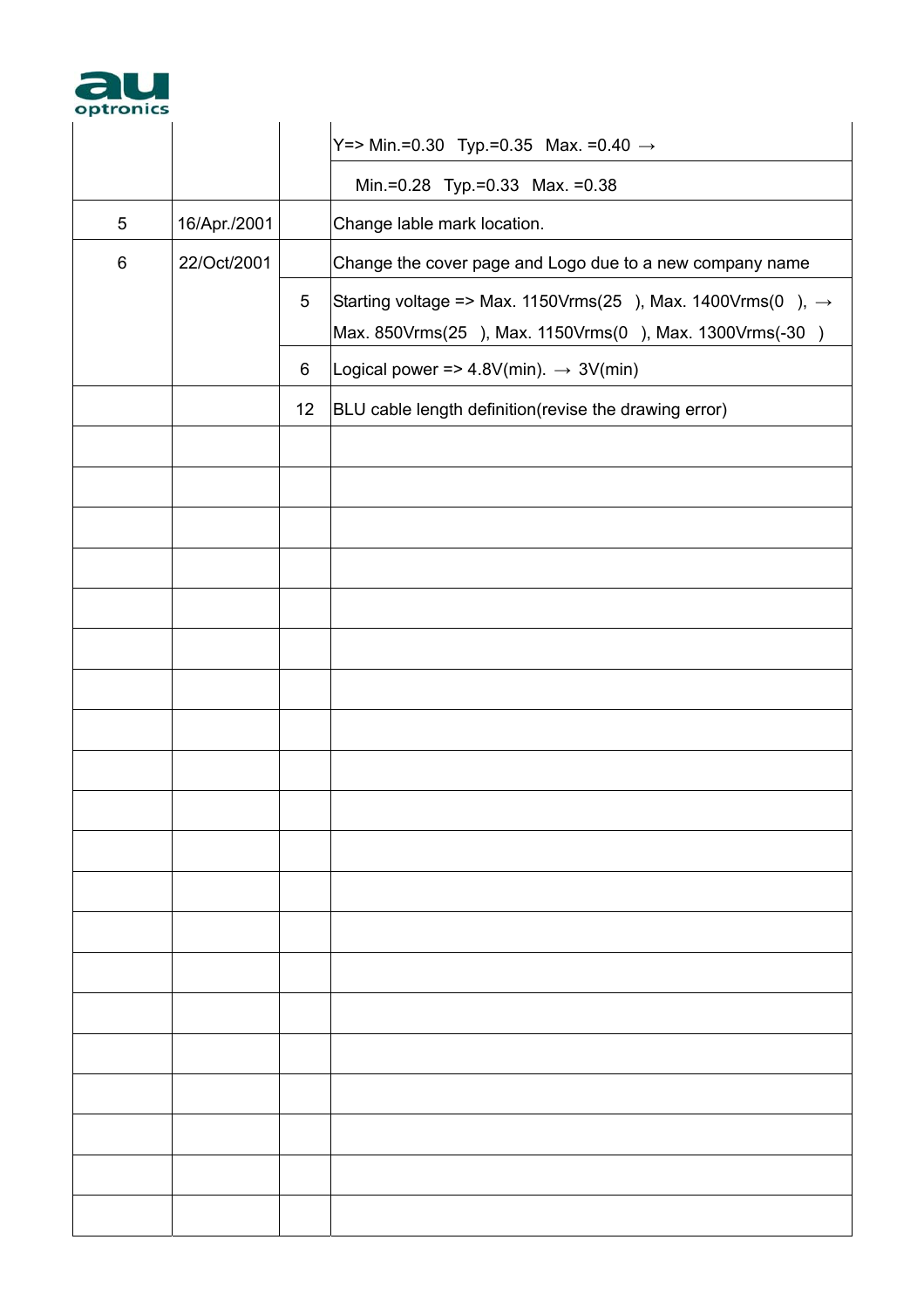

| Spec. No. | 413-212-065 |
|-----------|-------------|
| Version   | ĥ           |
| Page      | : 1/19      |

### **Contents:**

| Α.                   |       | <b>Physical P3</b>   |
|----------------------|-------|----------------------|
| Β.                   |       | <b>Electrical P4</b> |
| $\mathbf 1$          |       | Pin P4               |
| a.TFT-LCD            | panel | driving <b>P4</b>    |
| b. Backlight         |       | driving P5           |
| 2. Absolute          |       | maximum P5           |
| 3. Electrical        |       | P <sub>6</sub>       |
| a. Typical operating |       | P <sub>6</sub>       |
| b. Current           |       | P <sub>6</sub>       |
| c. Backlight driving |       | P <sub>6</sub>       |
| 4. AC                |       | P7                   |
| a. Timing            |       | P7                   |
| b. Timing            |       | P7                   |
| C. Optical           |       | P <sub>8</sub>       |
| D. Reliability test  |       | <b>P10</b>           |
| E. Packing           |       | <b>P11</b>           |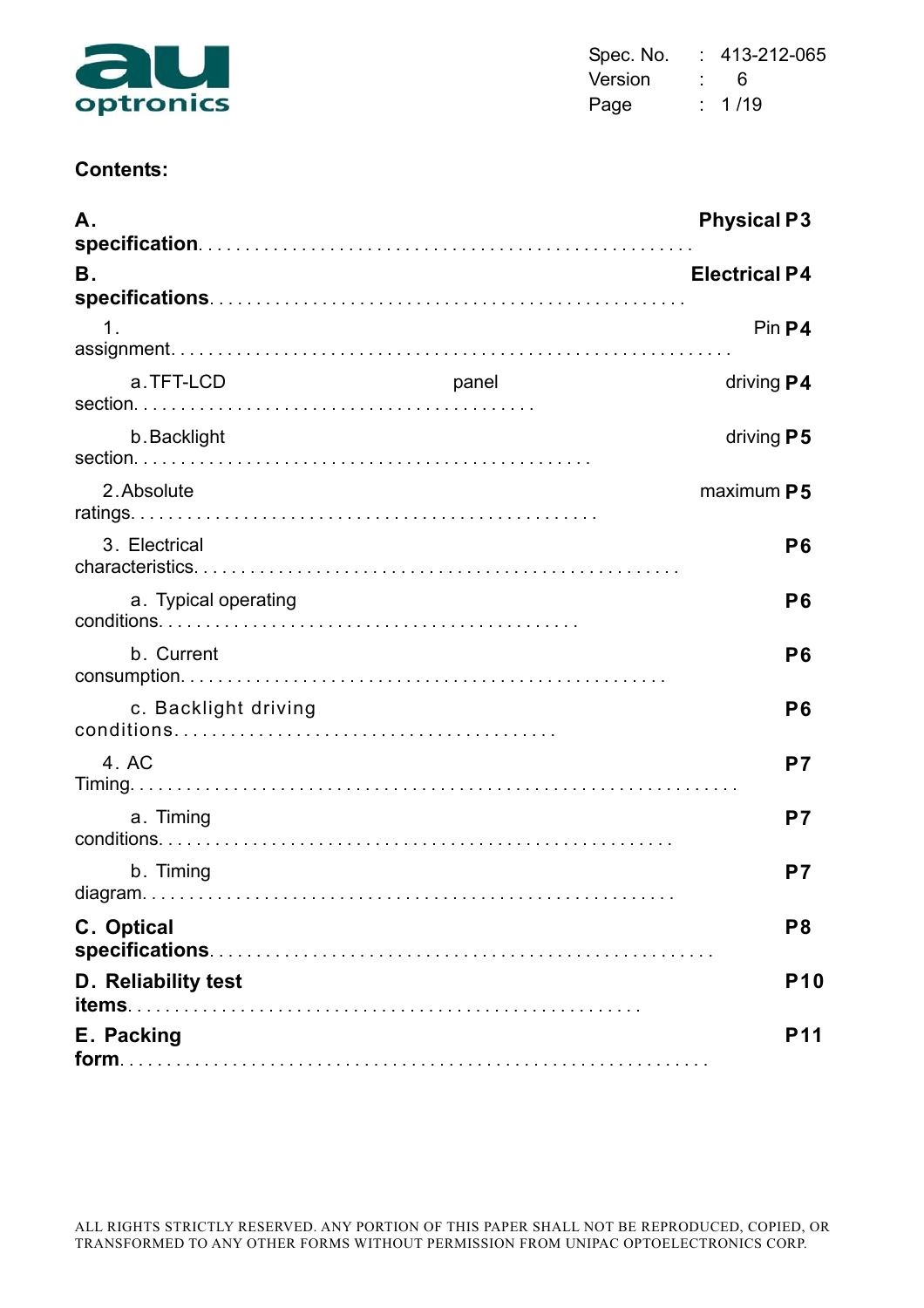

| Spec. No. |                  | 413-212-065 |
|-----------|------------------|-------------|
| Version   | <b>Participa</b> | 6           |
| Page      |                  | $\div$ 2/19 |

# **Appendix:**

| Fig.1 Outline dimension of TFT-LCD                               | <b>P12</b>      |
|------------------------------------------------------------------|-----------------|
| مانتاممته<br>Fig.2 Sampling clock                                | <b>P13</b>      |
| $f_{\text{in}}$<br>Fig.3 Horizontal display timing               | P <sub>14</sub> |
| Fig.4-(a) Horizontal                                             | <b>P15</b>      |
| limin a<br>Fig.4- (b) Detail horizontal                          | <b>P16</b>      |
| $+ \infty$<br>Fig.5 Vertical shift clock                         | <b>P17</b>      |
| $lim_{n \to \infty}$<br>Fig.6- (a) Vertical timing (From up to   | <b>P18</b>      |
| $A_{min}$<br>Fig.6-(b) Vertical timing (From down to<br>$\cdots$ | P <sub>19</sub> |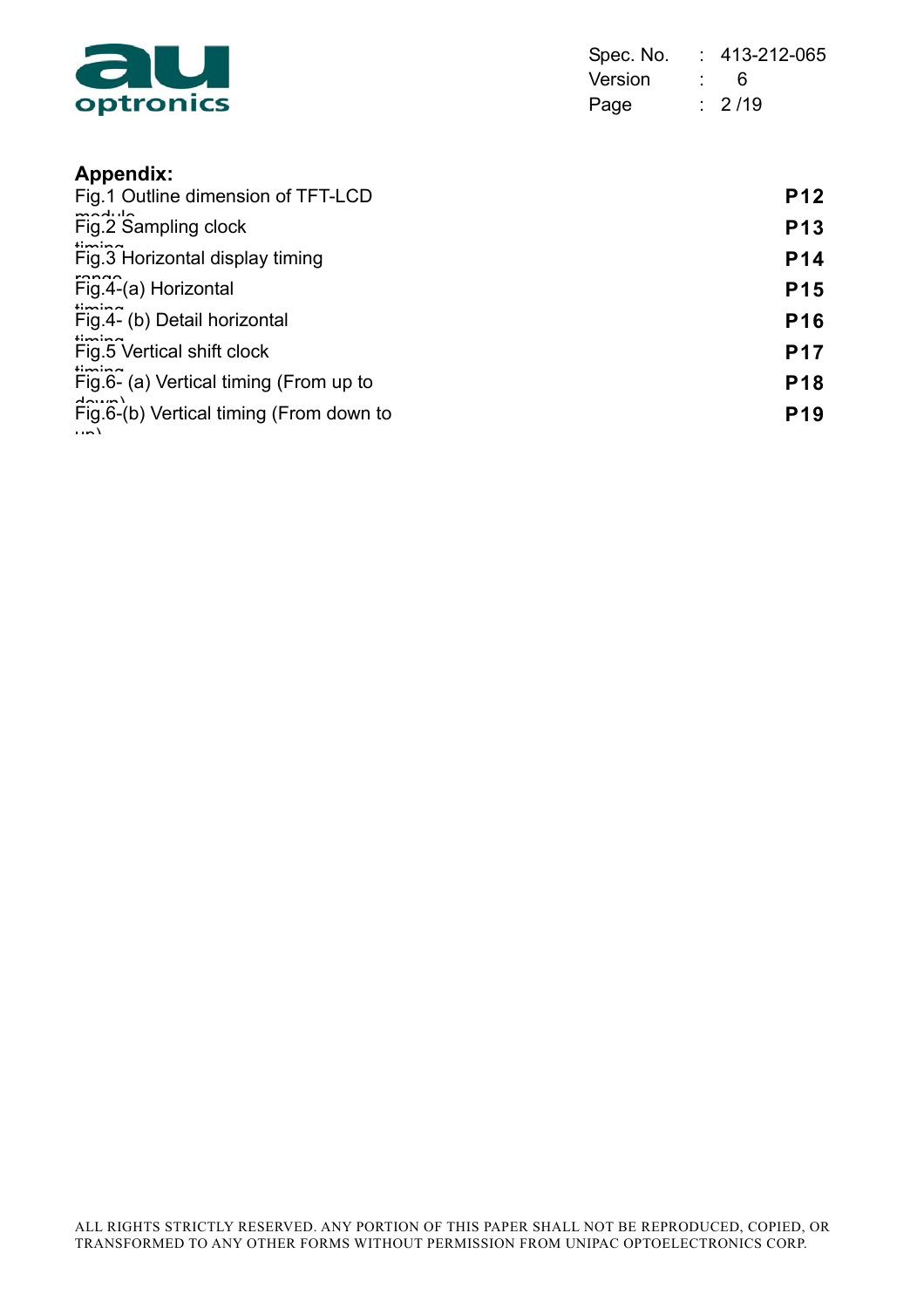

| Spec. No. |                | 413-212-065 |
|-----------|----------------|-------------|
| Version   | $\mathbb{R}^n$ | 6           |
| Page      |                | : 3/19      |

# **A. Physical specifications**

| NO. | <b>Item</b>             | <b>Specification</b>       | Remark |
|-----|-------------------------|----------------------------|--------|
|     | Display resolution(dot) | 1440(W)×234(H)             |        |
| 2   | Active area(mm)         | 154.08W)×86.58(H)          |        |
| 3   | Screen size(inch)       | 7.0(Diagonal)              |        |
| 4   | Dot pitch(mm)           | $ 0.107(W)\times0.370(H) $ |        |
| 5   | Color configuration     | R. G. B. stripe            |        |
| 6   | Overall dimension(mm)   | 166(W)×100(H)×6.79(D)      | Note 1 |
|     | Weight(g)               | 190±20                     |        |

Note 1: Refer to Fig. 1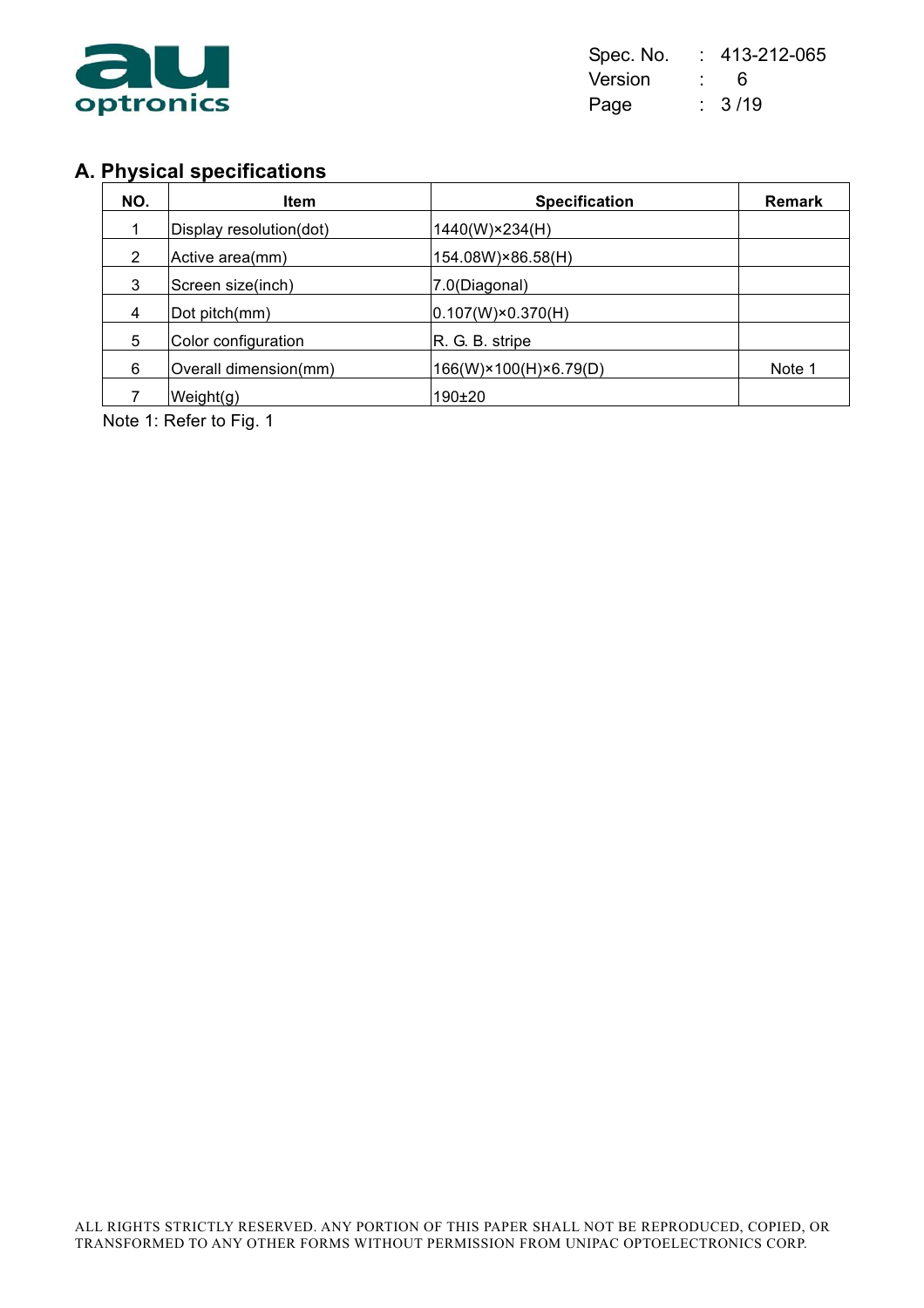

Spec. No. : 413-212-065 Version : 6 Page : 4/19

## **B. Electrical specifications**

1.Pin assignment

a. TFT-LCD panel driving section

| Pin no         | <b>Symbol</b>        | I/O                          | <b>Description</b>                                      | <b>Remark</b> |
|----------------|----------------------|------------------------------|---------------------------------------------------------|---------------|
| 1              | <b>GND</b>           | $\qquad \qquad \blacksquare$ | Ground for logic circuit                                |               |
| $\overline{2}$ | $V_{\underline{CC}}$ | I                            | Supply voltage of logic control circuit for scan driver |               |
| 3              | $V_{GL}$             | I                            | Negative power for scan driver                          |               |
| 4              | V <sub>GH</sub>      | I                            | Positive power for scan driver                          |               |
| 5              | <b>STVR</b>          | I/O                          | Vertical start pulse                                    | Note 1        |
| 6              | <b>STVL</b>          | I/O                          | Vertical start pulse                                    | Note 1        |
| $\overline{7}$ | <b>CKV</b>           | I                            | Shift clock input for scan driver                       |               |
| 8              | U/D                  | $\mathsf{I}$                 | UP/DOWN scan control input                              | Note $1,2$    |
| 9              | <b>OEV</b>           | I                            | Output enable input for scan driver                     |               |
| 10             | <b>VCOM</b>          | I                            | Common electrode driving signal                         |               |
| 11             | <b>VCOM</b>          | I                            | Common electrode driving signal                         |               |
| 12             | L/R                  | $\mathsf{I}$                 | LEFT/RIGHT scan control input                           | Note 1,2      |
| 13             | <b>MOD</b>           | I                            | Sequential sampling and simultaneous sampling setting   | Note 3        |
| 14             | OEH                  | I                            | Output enable input for data driver                     |               |
| 15             | <b>STHL</b>          | I/O                          | Start pulse for horizontal scan line                    | Note 1        |
| 16             | <b>STHR</b>          | I/O                          | Start pulse for horizontal scan line                    | Note 1        |
| 17             | CPH <sub>3</sub>     | I                            | Sampling and shifting clock pulse for data driver       |               |
| 18             | CPH <sub>2</sub>     | I                            | Sampling and shifting clock pulse for data driver       |               |
| 19             | CPH1                 | I                            | Sampling and shifting clock pulse for data driver       |               |
| 20             | $V_{\rm CC}$         | I                            | Supply voltage of logic control circuit for data driver |               |
| 21             | <b>GND</b>           | $\overline{\phantom{0}}$     | Ground for logic circuit                                |               |
| 22             | <b>VR</b>            | I                            | Alternated video signal input(Red)                      |               |
| 23             | VG                   | I                            | Alternated video signal input(Green)                    |               |
| 24             | <b>VB</b>            | I                            | Alternated video signal input(Blue)                     |               |
| 25             | AV <sub>DD</sub>     | $\mathsf{I}$                 | Supply voltage for analog circuit                       |               |
| 26             | $AV_{SS}$            | $\overline{\phantom{0}}$     | Ground for analog circuit                               |               |

#### Note 1: Selection of scanning mode (please refer to the following table)

| <b>Setting of scan</b><br>control input |                            | <b>IN/OUT state</b><br>for start pulse |             |             |             | <b>Scanning direction</b>                |
|-----------------------------------------|----------------------------|----------------------------------------|-------------|-------------|-------------|------------------------------------------|
| U/D                                     | L/R                        | <b>STVR</b>                            | <b>STVL</b> | <b>STHR</b> | <b>STHL</b> |                                          |
| <b>GND</b>                              | $\mathsf{V}_{\mathsf{CC}}$ | <b>OUT</b>                             | IN          | OUT         | IN          | From up to down, and from left to right. |
| $V_{\rm CC}$                            | GND                        | IN                                     | OUT         | IN          | <b>OUT</b>  | From down to up, and from right to left. |
| <b>GND</b>                              | GND                        | <b>OUT</b>                             | IN          | ΙN          | OUT         | From up to down, and from right to left. |
| $V_{\rm CC}$                            | $\mathsf{V}_{\mathsf{CC}}$ | ΙN                                     | OUT         | OUT         | IN          | From down to up, and from left to right. |

IN: Input; OUT: Output.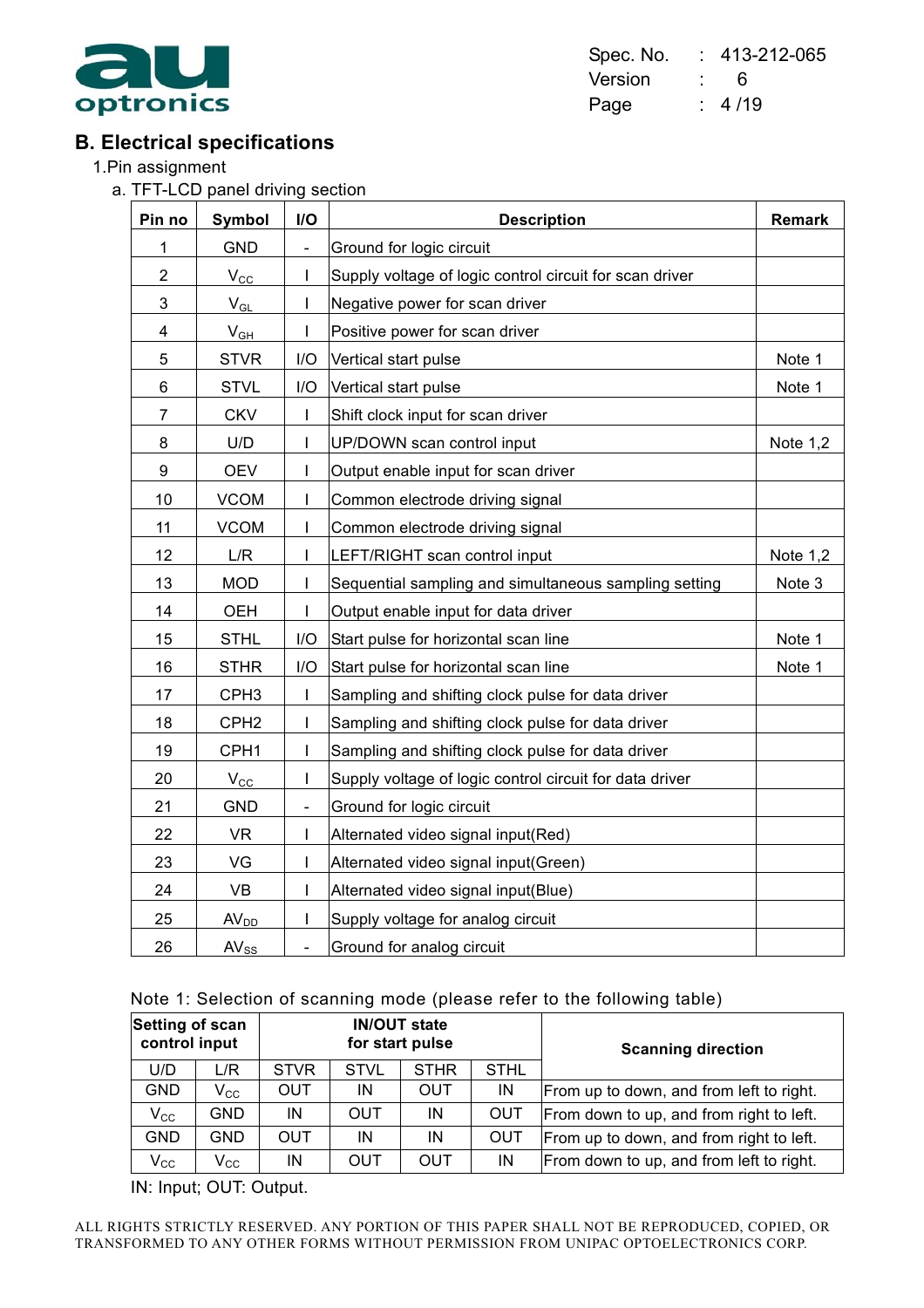

| Spec. No. |                 | 413-212-065 |
|-----------|-----------------|-------------|
| Version   | <b>Property</b> | 6           |
| Page      |                 | : 5/19      |

Note 2: Definition of scanning direction. Refer to figure as below:



Note 3: MOD = H: Simultaneous sampling. MOD = L: Sequential sampling. Please set CPH2 and CPH3 to GND when MOD = H.

b. Backlight driving section (Refer to Fig. 1)

| No. | Symbol | l/O | <b>Description</b>                             | <b>Remark</b> |
|-----|--------|-----|------------------------------------------------|---------------|
|     | HI     |     | Power supply for backlight unit (High voltage) |               |
|     | GND    |     | Ground for backlight unit                      |               |

#### 2. Absolute maximum ratings

| <b>Item</b>                                             | Symbol            | <b>Condition</b> | Min.   | Max.                 | Unit   | <b>Remark</b> |
|---------------------------------------------------------|-------------------|------------------|--------|----------------------|--------|---------------|
|                                                         | $V_{\rm CC}$      | $GND=0$          | $-0.3$ | 7                    | $\vee$ |               |
|                                                         | AV <sub>DD</sub>  | $AV_{SS} = 0$    | $-0.3$ | 7                    | V      |               |
| Power voltage                                           | $V_{GH}$          |                  | $-0.3$ | 18                   | $\vee$ |               |
|                                                         | $V_{GL}$          | $GND=0$          | $-15$  | 0.3                  | V      |               |
|                                                         | $V_{GH}$ $V_{GL}$ |                  |        | 33                   | V      |               |
|                                                         | $V_i$             |                  | $-0.3$ | $AVDD+0.3$           | $\vee$ | Note 1        |
| Input signal voltage                                    | $V_1$             |                  | $-0.3$ | $V_{\text{CC}}$ +0.3 | V      | Note 2        |
|                                                         | <b>VCOM</b>       |                  | $-2.9$ | 5.2                  | V      |               |
| <b>Operating Temperature 1</b><br>(Ambient temperature) | Topa1             |                  | -30    | 70                   |        | Note 3        |
| <b>Operating Temperature 2</b><br>(Surface temperature) | Topa2             |                  | -30    | 85                   |        | Note 4        |
| Storage temperature<br>(Ambient temperature)            | Tstg              |                  | -30    | 85                   |        |               |

Note 1: VR, VG, VB.

Note 2: STHL, STHR, OEH, L/R, CPH1~CPH3, STVR, STVL, OEV, CKV, U/D.

- Note 3: Under the condition of the operating temperature, the panel would be function normal for the visual display only.
- Note 4: The backlight has been turned on before running about condition.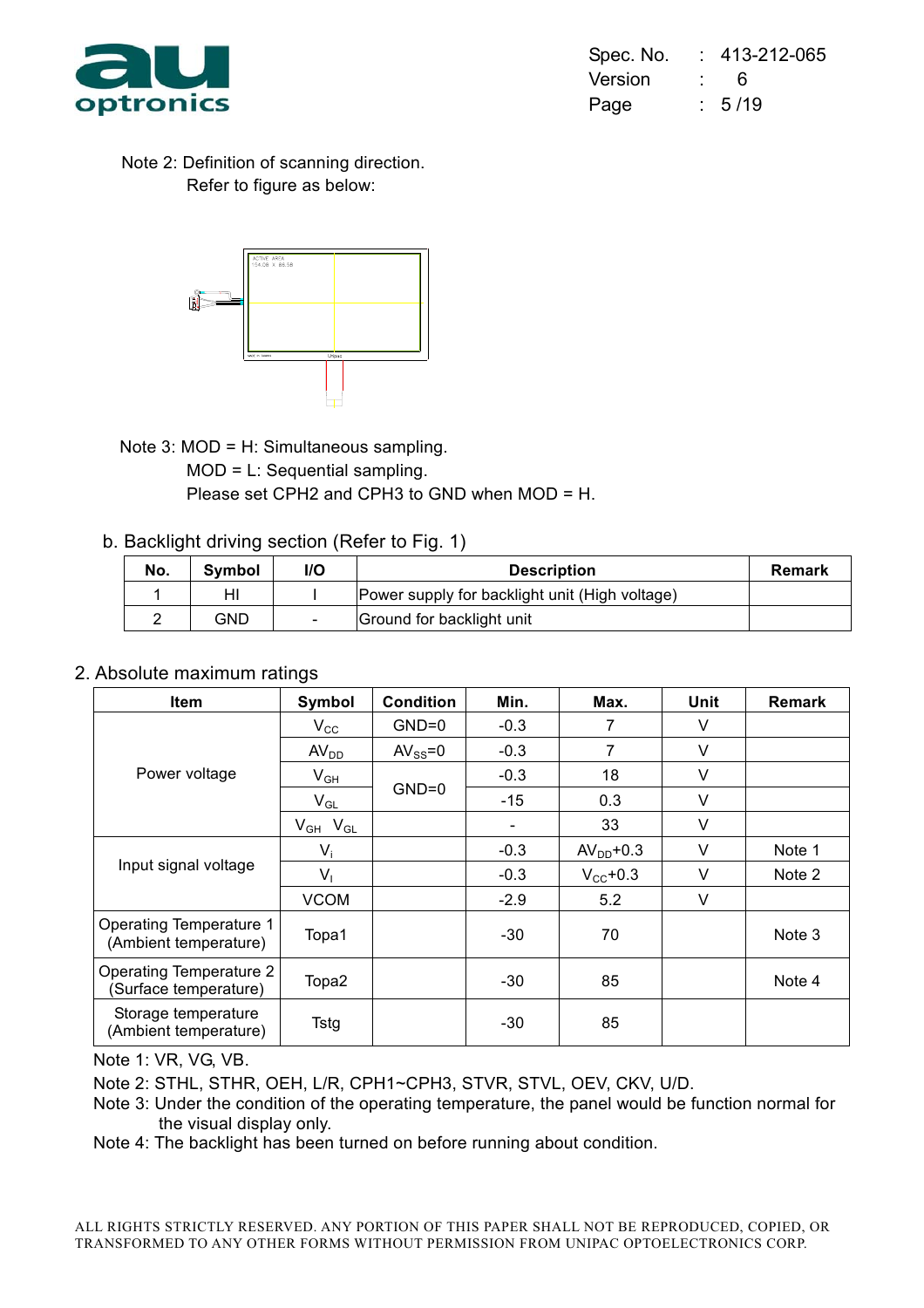

#### 3. Electrical characteristics

a. Typical operating conditions (GND=AVss=0V, Note 4 )

| . .               | Item         | Symbol           | Min.                     | Typ.                     | Max.         | <b>Unit</b> | <b>Remark</b>        |
|-------------------|--------------|------------------|--------------------------|--------------------------|--------------|-------------|----------------------|
|                   |              | $V_{\rm CC}$     | 3                        | 5                        | 5.2          | V           |                      |
|                   |              | AV <sub>DD</sub> | 4.8                      | 5                        | 5.2          | V           |                      |
| Power supply      |              | $V_{GH}$         | 14.3                     | 15                       | 15.7         | V           |                      |
|                   |              | $V_{GL}$         | $-10.5$                  | $-10$                    | $-9.5$       | $\vee$      |                      |
| Video signal      |              | $V_{iA}$         | 0.4                      |                          | $AVDD-0.4$   | V           | Note 1               |
|                   | amplitude    | $V_{iAC}$        | $\overline{\phantom{a}}$ | 3                        |              | V           | AC component         |
|                   | (VR, VG, VB) | $V_{\text{IDC}}$ |                          | AV <sub>DD</sub> /2      |              | V           | DC component         |
|                   |              | $V_{CAC}$        | 3.5                      | 5.6                      | 6.5          | $Vp-p$      | AC component, Note 2 |
| <b>VCOM</b>       |              | $V_{CDC}$        | 1.6                      | 1.7                      | 1.8          | V           | DC component         |
| Input             | H Level      | $V_{IH}$         | 3                        | $\overline{\phantom{a}}$ | $V_{\rm CC}$ | V           |                      |
| signal<br>voltage | L Level      | $V_{IL}$         | 0                        |                          | 1            | V           | Note 3               |

Note 1: Refer to Fig.4- (a).

Note 2: The brightness of LCD panel could be changed by adjusting the AC component of VCOM.

Note 3: STHL, STHR, OEH, L/R, CPH1~CPH3, STVR, STVL, OEV, CKV, U/D.

Note 4: Be sure to apply GND,  $V_{CC}$  and  $V_{GL}$  to the LCD first, and then apply  $V_{GH}$ .

#### b. Current consumption (GND=AVss=0V)

| <b>Parameter</b> | Symbol          | <b>Condition</b> | Min.                         | Typ. | Max. | Unit      | <b>Remark</b> |
|------------------|-----------------|------------------|------------------------------|------|------|-----------|---------------|
| Current          | I <sub>GH</sub> | $V_{GH} = 15V$   | $\blacksquare$               | 0.20 | 0.5  | <b>MA</b> |               |
| for              | $I_{GL}$        | $V_{GL} = -10V$  | $\qquad \qquad \blacksquare$ | 0.80 | 1.5  | <b>MA</b> |               |
| driver           | $_{\rm{ICC}}$   | $V_{CC} = 5V$    | $\overline{\phantom{a}}$     | 3.0  | 6.0  | <b>MA</b> |               |
|                  | $I_{DD}$        | $AVDD=5V$        | $\overline{\phantom{a}}$     | 17.0 | 30   | <b>MA</b> |               |

#### c. Backlight driving conditions

| <b>Parameter</b>      | Symbol      | Min.  | Typ. | Max. | Unit        | Remark     |
|-----------------------|-------------|-------|------|------|-------------|------------|
| Lamp voltage          | $V_L$       |       | 580  | 638  | <b>Vrms</b> |            |
| Lamp current          |             |       | 6.5  |      | mArms       |            |
| Frequency             | $F_{\rm L}$ |       | 60   | 80   | kHz         | Note 4     |
|                       |             |       |      | 850  | <b>Vrms</b> | Note 1,5   |
| Lamp starting voltage | $V_{\rm S}$ |       |      | 1150 | <b>Vrms</b> | Note $2,5$ |
|                       |             |       |      | 1300 | <b>Vrms</b> | Note $3,5$ |
| Lamp life time        |             | 10000 |      |      | Hr          | Note 6     |

Note 1: Ta =  $25$ .

Note 2: Ta =  $0$ .

Note  $3:$  Ta =  $-30$ .

- Note 4: The lamp frequency should be selected as different as possible from display horizontal synchronous signal to avoid interference.
- Note 5: For starting the backlight unit, the output voltage of DC/AC's transformer should be larger than the maximum lamp starting voltage.
- Note 6: The" Lamp life time" is defined as the module brightness decrease to 50% original brightness at Ta=25,  $I_1$ =6.5mA.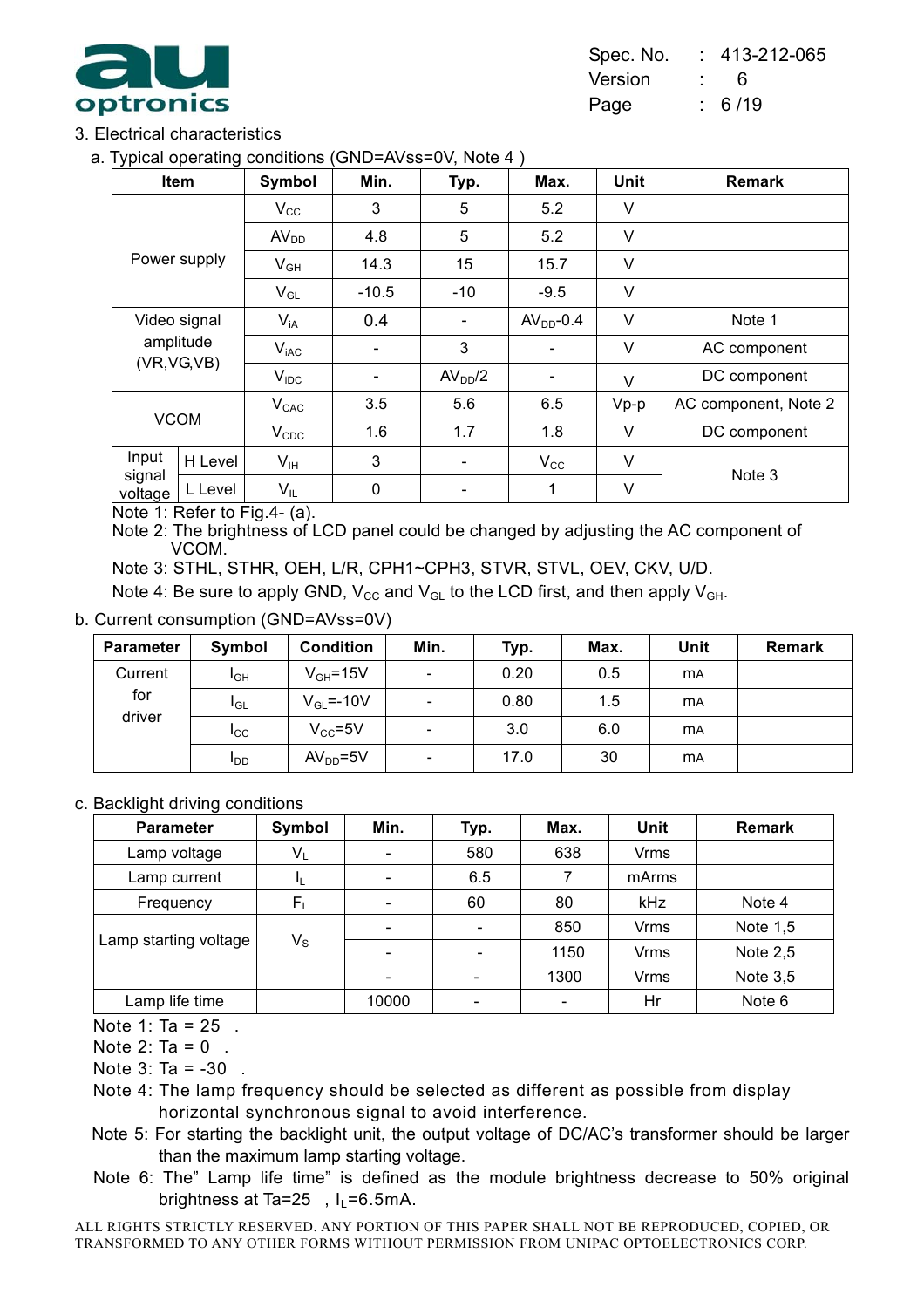

#### 4. AC Timing

a. Timing conditions

| <b>Parameter</b>                   | Symbol                              | Min.           | Typ.                     | Max.                         | Unit.              | <b>Remark</b> |
|------------------------------------|-------------------------------------|----------------|--------------------------|------------------------------|--------------------|---------------|
| <b>Rising time</b>                 | $t_{r}$                             |                |                          | 10                           | ns                 | Note 1        |
| Falling time                       | $t_f$                               |                |                          | 10                           | ns                 | Note 1        |
| High and low level pulse width     | $t_{\text{CPH}}$                    | 99             | 103                      | 107                          | ns                 | CPH1~CPH3     |
| CPH pulse duty                     | $t_{CWH}$                           | 40             | 50                       | 60                           | $\%$               | CPH1~CPH3     |
| CPH pulse delay                    | $t_{C12}$<br>$t_{C23}$<br>$t_{C31}$ | 30             | $t_{\text{CPH}}/3$       | $t_{CPH}/2$                  | ns                 | CPH1~CPH3     |
| STH setup time                     | $t_{\scriptscriptstyle\text{SUH}}$  | 20             | $\blacksquare$           | $\blacksquare$               | ns                 | STHR, STHL    |
| STH hold time                      | $t_{HDH}$                           | 20             |                          |                              | <b>Ns</b>          | STHR, STHL    |
| STH pulse width                    | $t_{\scriptscriptstyle\text{STH}}$  | $\blacksquare$ | 1                        | $\blacksquare$               | $t_{\text{CPH}}$   | STHR, STHL    |
| STH period                         | $t_{H}$                             | 61.5           | 63.5                     | 65.5                         | μs                 | STHR, STHL    |
| OEH pulse width                    | $t_{\text{OEH}}$                    | $\blacksquare$ | 1.22                     | $\qquad \qquad \blacksquare$ | μs                 | <b>OEH</b>    |
| Sample and hold disable time       | $t_{\text{DIS1}}$                   |                | 8.28                     | $\blacksquare$               | μs                 |               |
| OEV pulse width                    | $t_{OEV}$                           | $\blacksquare$ | 5.40                     | $\blacksquare$               | $\mu s$            | <b>OEV</b>    |
| CKV pulse width                    | $t_{CKV}$                           |                | 4.18                     | $\blacksquare$               | μs                 | <b>CKV</b>    |
| Clean enable time                  | $t_{DIS2}$                          |                | 3.74                     |                              | μs                 |               |
| Horizontal display start           | $t_{\text{SH}}$                     | $\blacksquare$ | $\mathbf 0$              | $\blacksquare$               | $T_{\text{CPH}}/3$ |               |
| Horizontal display<br>timing range | $t_{DH}$                            |                | 1440                     |                              | $T_{\text{CPH}}/3$ |               |
| STV setup time                     | $t_{\scriptscriptstyle SUV}$        | 400            | $\overline{a}$           | $\blacksquare$               | ns                 | STVL, STVR    |
| STV hold time                      | $t_{HDV}$                           | 400            | $\overline{\phantom{0}}$ | $\qquad \qquad \blacksquare$ | ns                 | STVL, STVR    |
| STV pulse width                    | $t_{STV}$                           | $\Box$         |                          | 1                            | $t_H$              | STVL, STVR    |
| Horizontal lines per field         | $t_{\vee}$                          | 256            | 262                      | 268                          | $t_H$              | Note 2        |
| Vertical display start             | $t_{\text{SV}}$                     |                | 3                        |                              | $t_{\mathsf{H}}$   |               |
| Vertical display timing range      | $t_{\text{DV}}$                     |                | 234                      | $\blacksquare$               | $t_H$              |               |
| VCOM rising time                   | $t_{rCOM}$                          |                |                          | 5                            | μs                 |               |
| VCOM falling time                  | $t_{fCOM}$                          |                | $\blacksquare$           | 5                            | μs                 |               |
| VCOM delay time                    | $t_{DCOM}$                          |                | $\blacksquare$           | 3                            | μs                 |               |
| RGB delay time                     | $t_{DRGB}$                          |                | $\blacksquare$           | $\mathbf{1}$                 | μs                 |               |

Note 1: For all of the logic signals.

Note 2: Please don't use odd horizontal lines to drive LCD panel for both odd and even field simultaneously.

#### b. Timing diagram

Please refer to the attached drawing, from Fig.2 to Fig.6.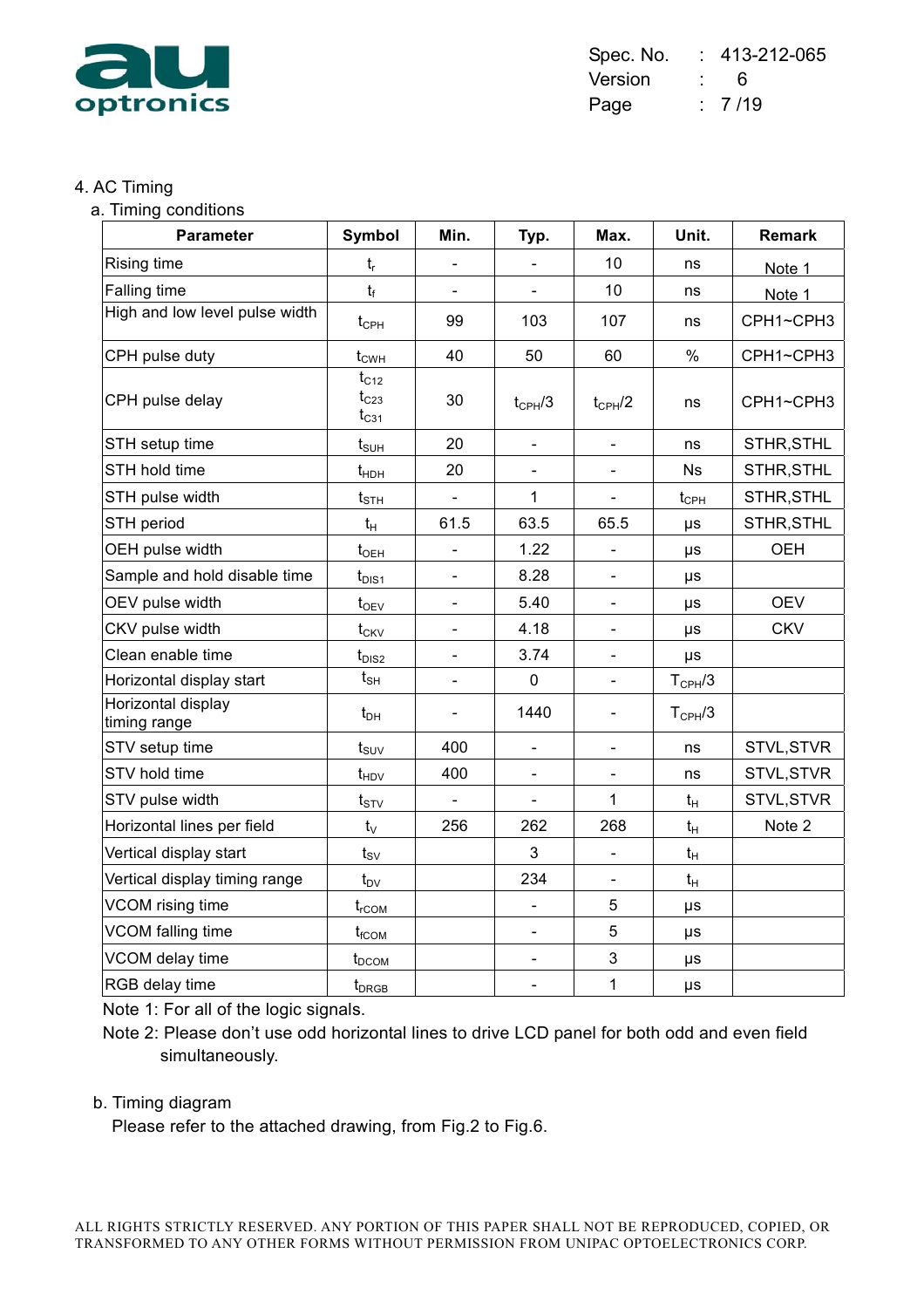

| Spec. No. |                  | 413-212-065 |
|-----------|------------------|-------------|
| Version   | <b>Participa</b> | 6           |
| Page      |                  | : 8/19      |

# **C. Optical specification (Note 1, Note 2, Note 3)**

| Item               |                                       | Symbol   | <b>Condition</b>                             | Min.                                                 | Typ.                 | Max.         | <b>Unit</b> | Remark     |
|--------------------|---------------------------------------|----------|----------------------------------------------|------------------------------------------------------|----------------------|--------------|-------------|------------|
| Response time      | <b>Rise</b><br>Fall                   | Tr<br>Τf | $\theta = 0^{\circ}$                         | $\overline{\phantom{a}}$<br>$\overline{\phantom{a}}$ | 25<br>30             | 50<br>60     | ms<br>ms    | Note $4,6$ |
| Contrast ratio     |                                       | CR       | At optimized<br>Viewing angle                | 60                                                   | 150                  |              |             | Note $5,6$ |
| Viewing angle      | Top<br><b>Bottom</b><br>Left<br>Right |          | CR 10                                        | 20<br>40<br>45<br>45                                 | 30<br>60<br>60<br>60 |              | deg.        | Note 6,7   |
| <b>Brightness</b>  |                                       | $Y_L$    | $\theta = 0^{\circ}$                         | 300                                                  | 400                  |              | nit         | Note 8     |
| White chromaticity |                                       | X<br>Υ   | $\theta = 0^{\circ}$<br>$\theta = 0^{\circ}$ | 0.26<br>0.28                                         | 0.31<br>0.33         | 0.36<br>0.38 |             | Note 8     |

Note 1 : Ambient temperature =25. And lamp current  $I_L$  = 6.5 mArms.

- Note 2: To be measured in the dark room.
- Note 3 :To be measured on the center area of panel with a viewing cone of 1°by Topcon luminance meter BM-7, after 10 minutes operation.
- Note 4. Definition of response time:

The output signals of photo detector are measured when the input signals are changed from "black" to "white"(falling time) and from "white" to "black"(rising time), respectively. The response time is defined as the time interval between the 10% and 90% of amplitudes. Refer to figure as below.

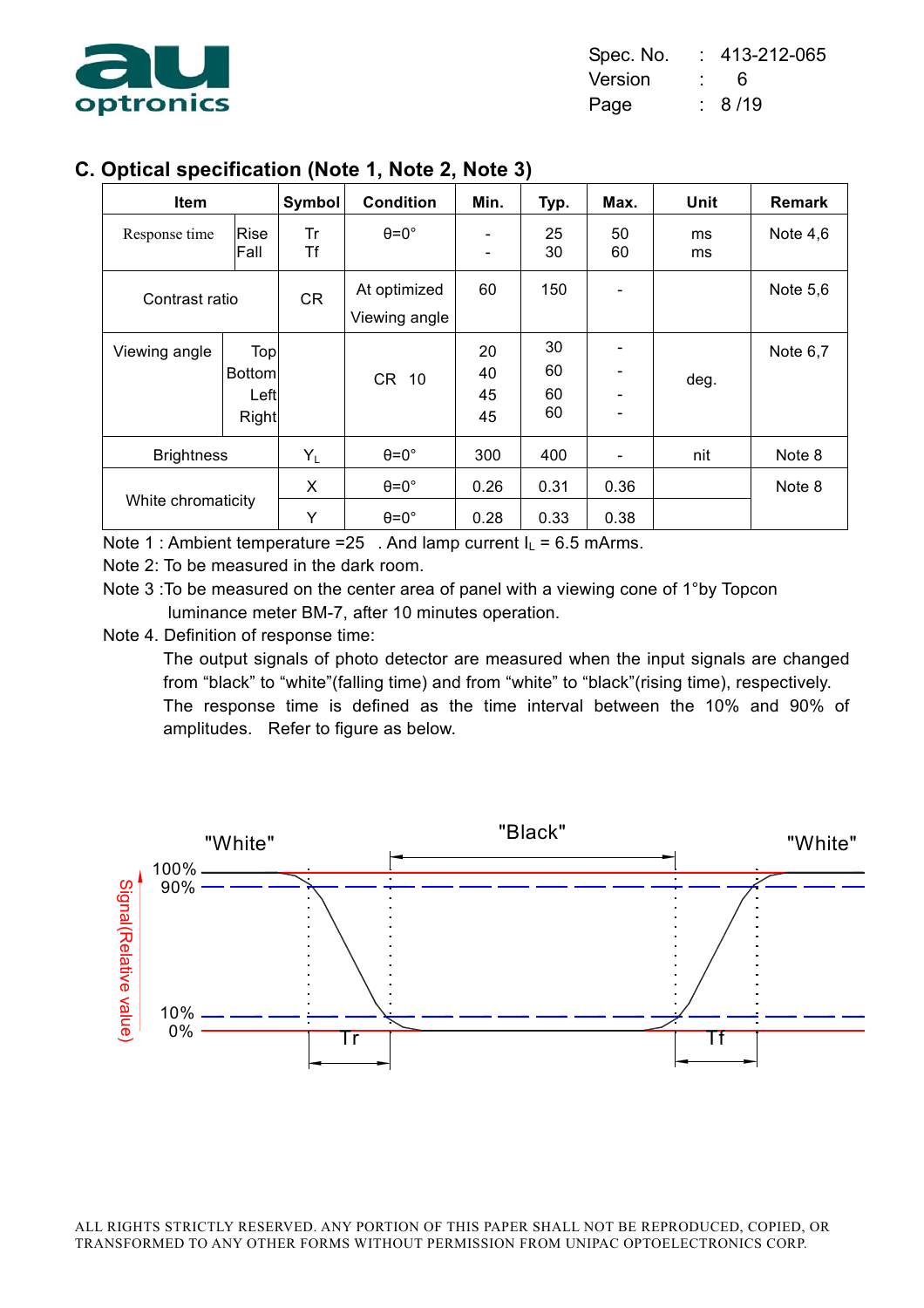

| Spec. No. |                    | 413-212-065 |
|-----------|--------------------|-------------|
| Version   | <b>Participant</b> | 6           |
| Page      |                    | $\div$ 9/19 |

Note 5. Definition of contrast ratio:

Contrast ratio is calculated with the following formula.

Contrast ratio (CR)= Photo detector output when LCD is at "White" state Photo detector output when LCD is at "Black" state

Note 6. Note 4. White  $Vi=V_{150}$  1.5V

Black  $Vi=V_{i50} \pm 2.0V$ 

" $\pm$ " means that the analog input signal swings in phase with  $V_{COM}$  signal.

" $\overline{+}$ " means that the analog input signal swings out of phase with V<sub>COM</sub> signal.

 $V_{150}$ : The analog input voltage when transmission is 50%

The 100% transmission is defined as the transmission of LCD panel when all the input terminals of module are electrically opened.

Note 7. Definition of viewing angle: Refer to figure as below.



Note 8. Measured at the center area of the panel when all the input terminals of LCD panel are electrically opened.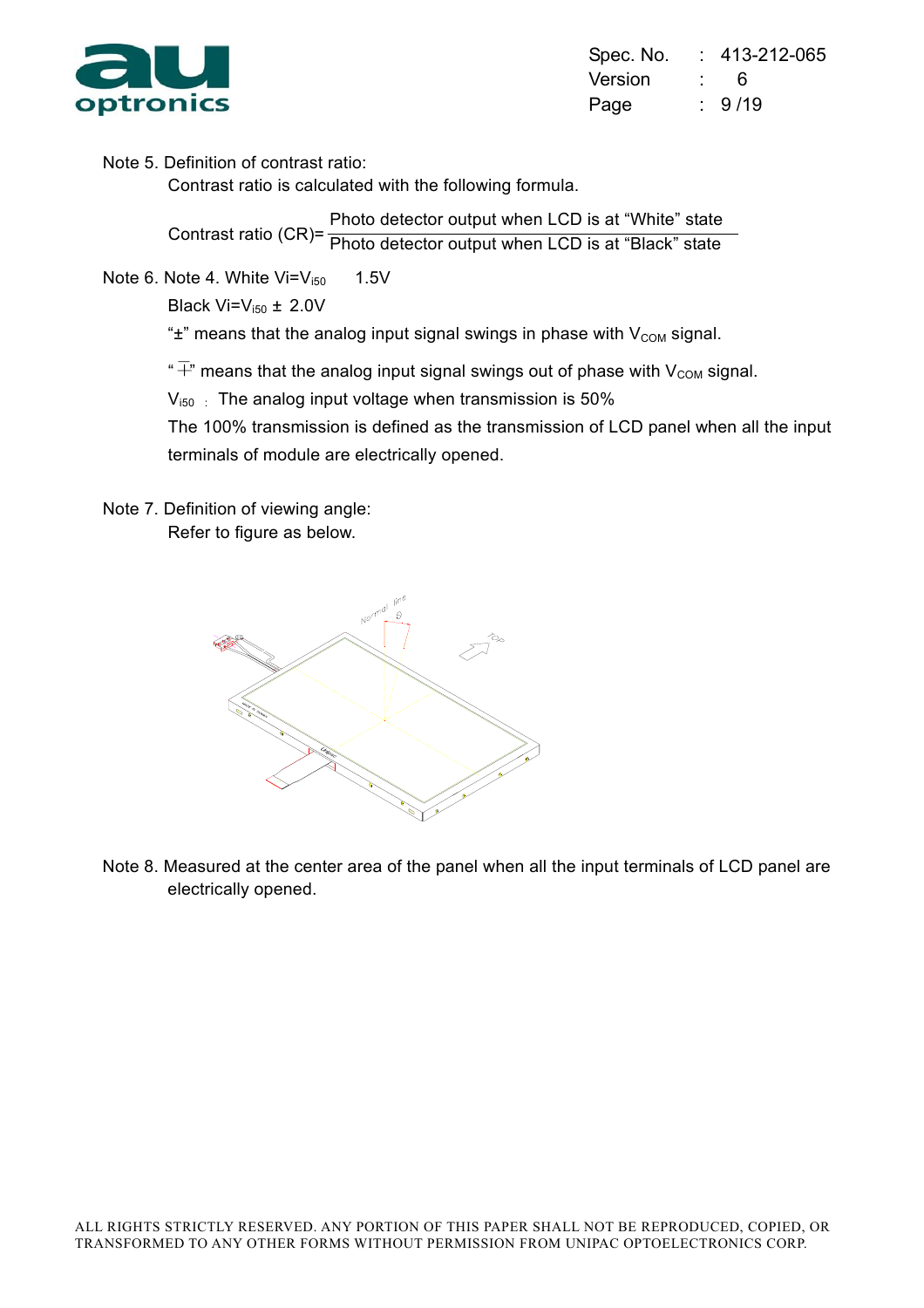

### Spec. No. : 413-212-065 Version : 6 Page : 10/19

# **D. Reliability test items:**

| No.            | <b>Test items</b>                  | <b>Conditions</b>                                                                                                                                                | <b>Remark</b>                            |
|----------------|------------------------------------|------------------------------------------------------------------------------------------------------------------------------------------------------------------|------------------------------------------|
| 1              | High temperature storage           | Ta= 85<br>240Hrs                                                                                                                                                 |                                          |
| $\overline{2}$ | Low temperature storage            | Ta= -30<br>240Hrs                                                                                                                                                |                                          |
| 3              | High temperature operation         | Ta= $70$<br>240Hrs                                                                                                                                               |                                          |
| 4              | Low temperature operation          | Ta= -20<br>240Hrs                                                                                                                                                |                                          |
| 5              | High temperature and high humidity | Ta= 60, 95% RH<br>240Hrs                                                                                                                                         | Operation                                |
| 6              | <b>Heat shock</b>                  | -30 ~85 /50 cycles 2Hrs/cycle                                                                                                                                    | Non-operation                            |
| $\overline{7}$ | Electrostatic discharge            | $\pm 200V, 200pF(0\Omega)$ , once for each terminal                                                                                                              | Non-operation                            |
| 8              | Vibration                          | Frequency range<br>$:10 \sim 55$ Hz<br>Stoke<br>$: 1.5$ mm<br>: $10 \sim 55 \sim 10$ Hz<br>Sweep<br>2 hours for each direction of X, Y, Z<br>(6 hours for total) | <b>JIS C7021,</b><br>A-10<br>condition A |
| 9              | <b>Mechanical shock</b>            | 100G, 6ms, ±X,±Y,±Z<br>3 times for each direction                                                                                                                | JIS C7021,<br>A-7<br>condition C         |
| 10             | Vibration (with carton)            | Random vibration:<br>$0.015G^2$ /Hz from 5~200Hz<br>-6dB/octave from 200~500Hz                                                                                   | IEC 68-34                                |
| 11             | Drop (with carton)                 | Height: 60cm<br>1 corner, 3 edges, 6 surfaces                                                                                                                    | <b>JIS Z0202</b>                         |

Note: Ta: Ambient temperature.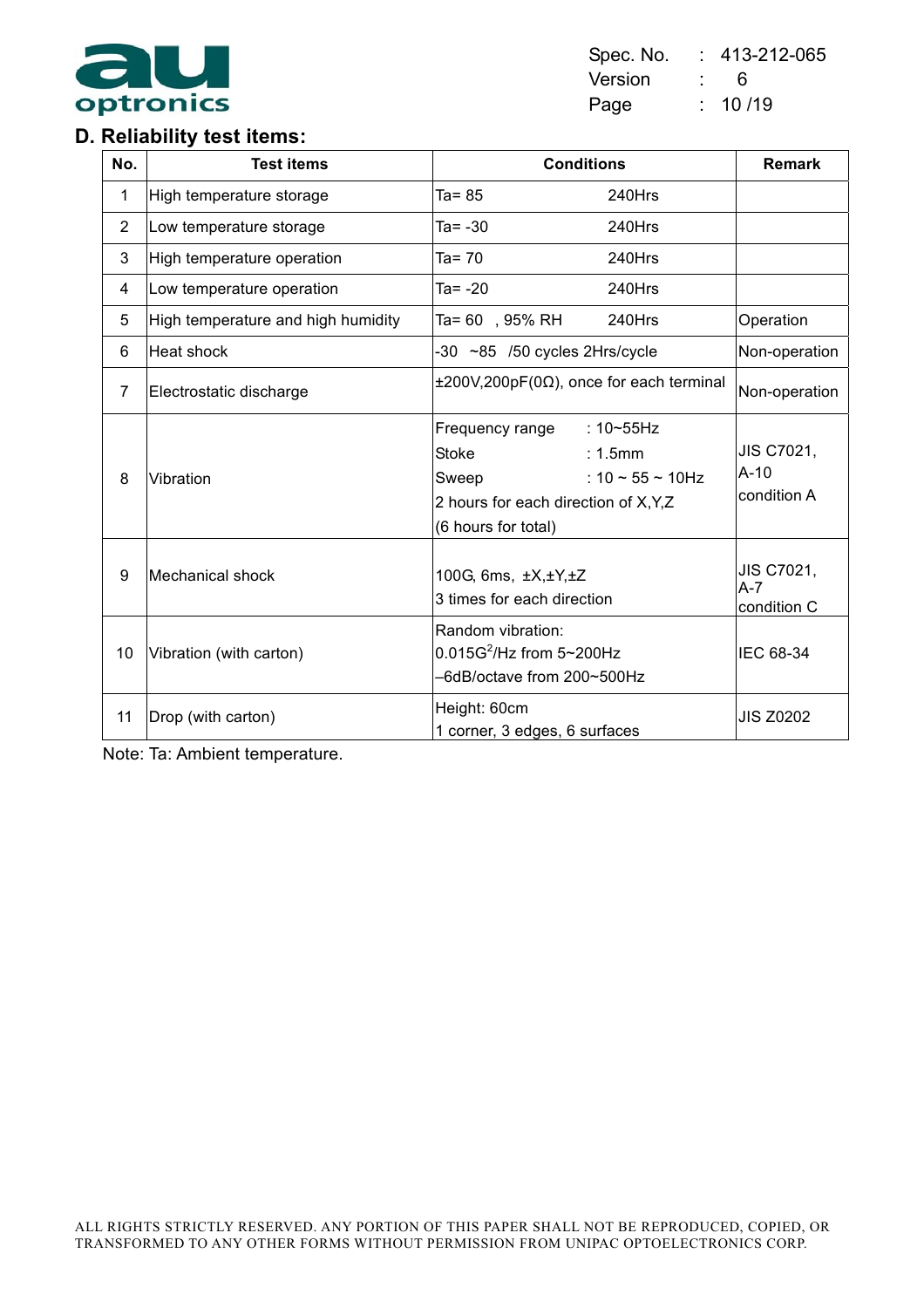

| Spec. No. | 413-212-065 |
|-----------|-------------|
| Version   | 6           |
| Page      | : 11/19     |

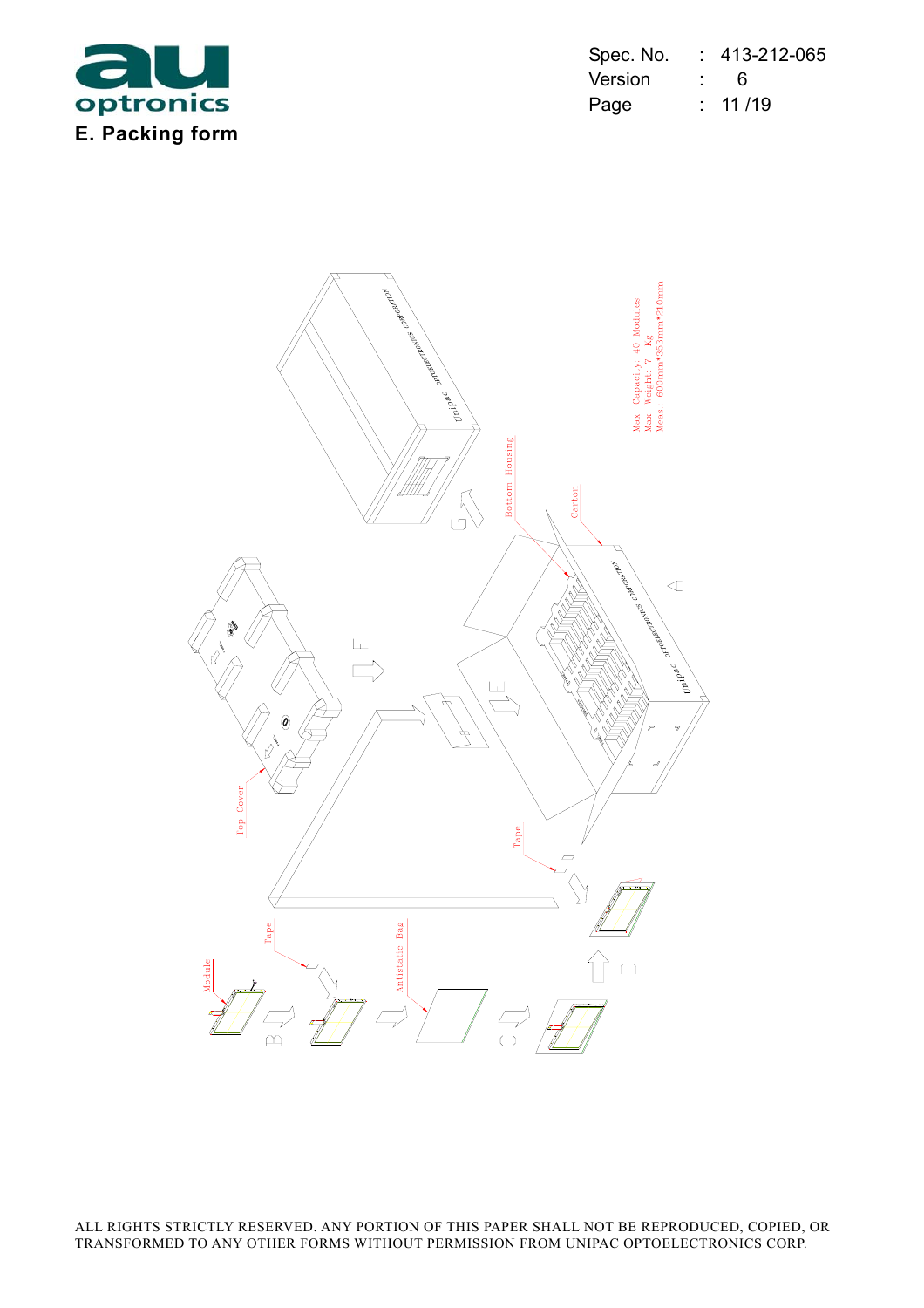

| Spec. No. |                 | 413-212-065 |
|-----------|-----------------|-------------|
| Version   | <b>Property</b> | 6           |
| Page      |                 | 12/19       |



**Fig.1 Outline dimension of TFT-LCD module** Fig.1 Outline dimension of TFT-LCD module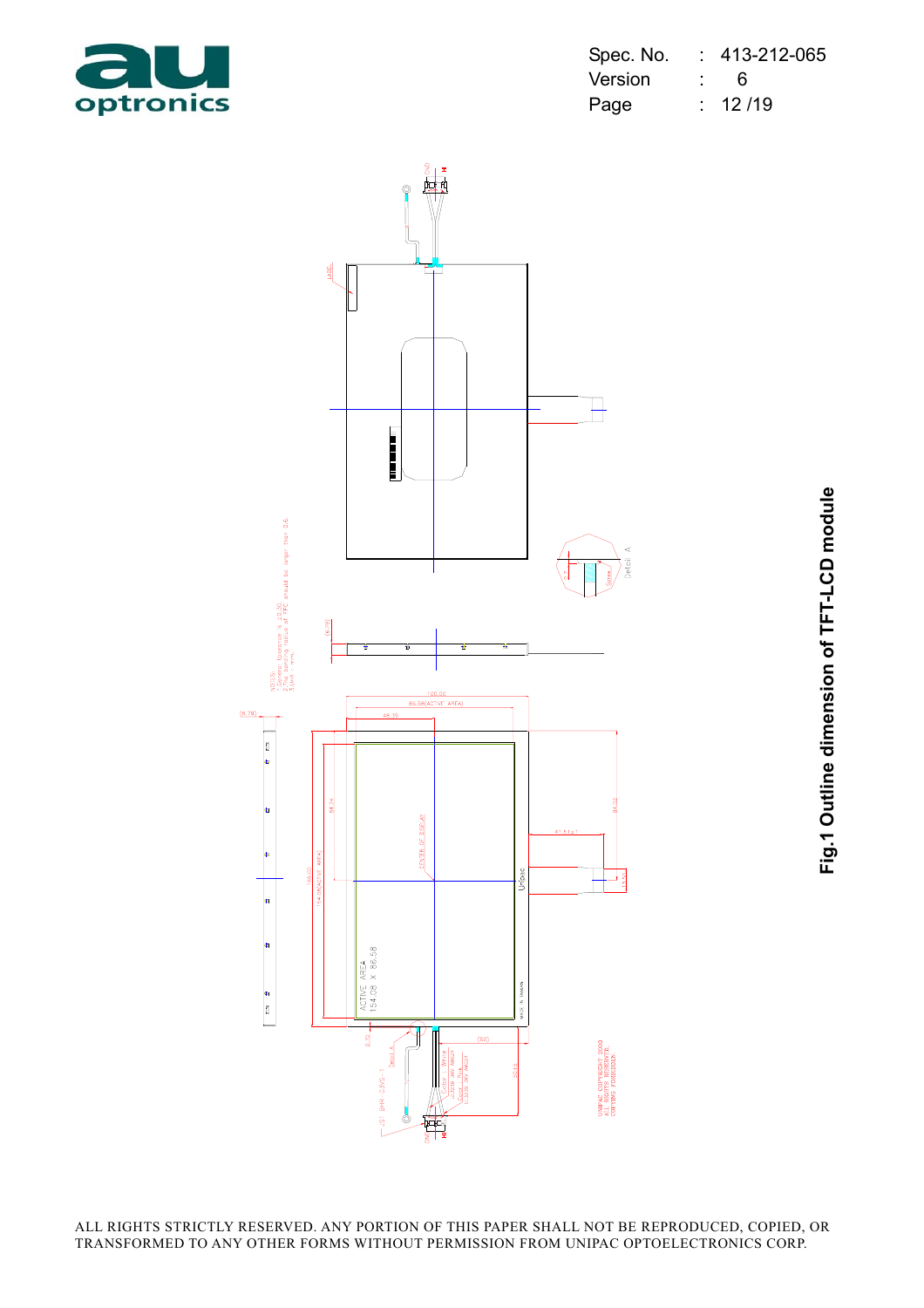

**Fig.2 Sampling clock timing** Fig.2 Sampling clock timing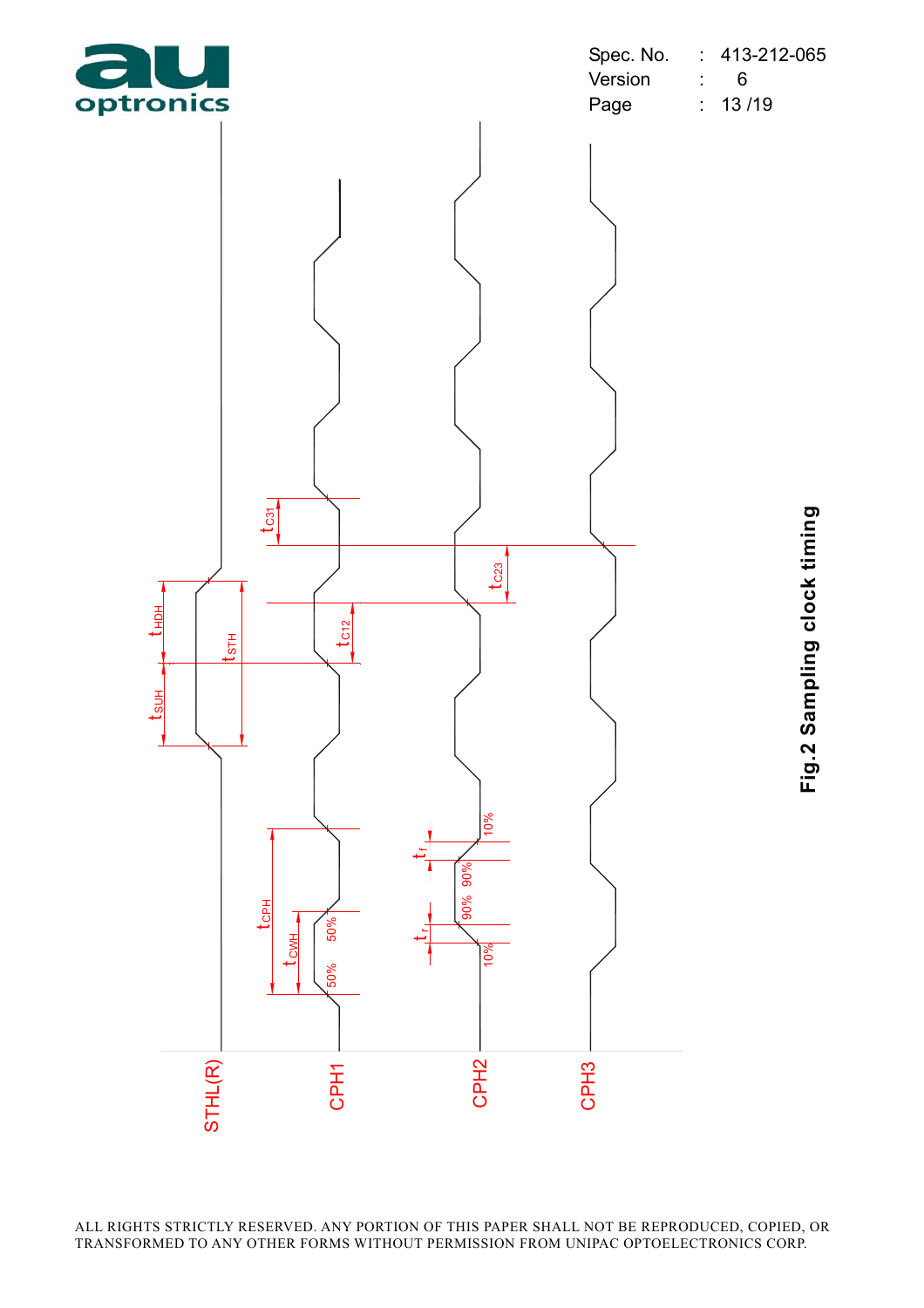

| Spec. No. | 413-212-065 |
|-----------|-------------|
| Version   | 6           |
| Page      | 14 / 19     |



**Fig.3 Horizontal display timing range** Fig.3 Horizontal display timing range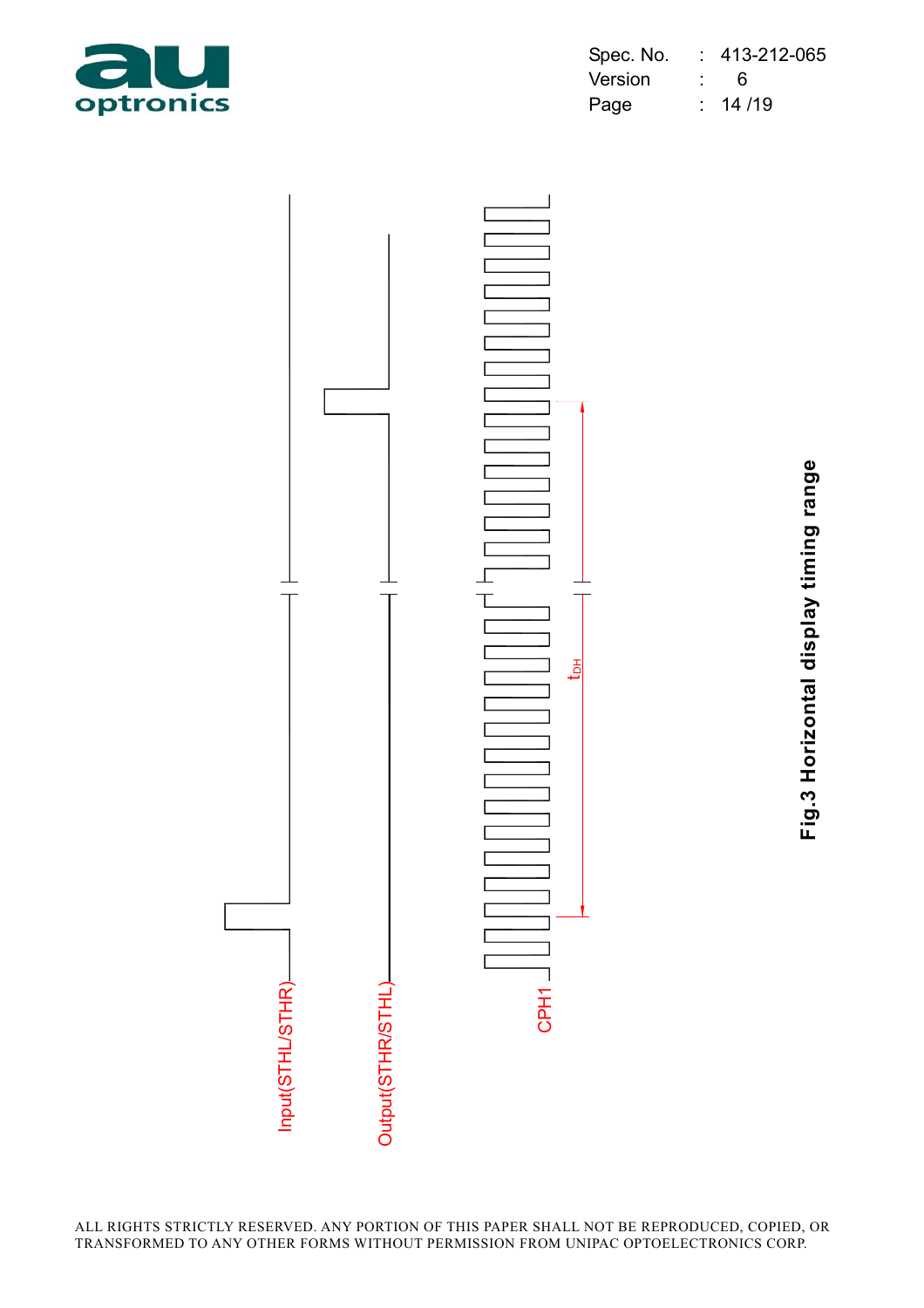

| Spec. No. | 413-212-065 |
|-----------|-------------|
| Version   | 6           |
| Page      | 15/19       |



ALL RIGHTS STRICTLY RESERVED. ANY PORTION OF THIS PAPER SHALL NOT BE REPRODUCED, COPIED, OR TRANSFORMED TO ANY OTHER FORMS WITHOUT PERMISSION FROM UNIPAC OPTOELECTRONICS CORP.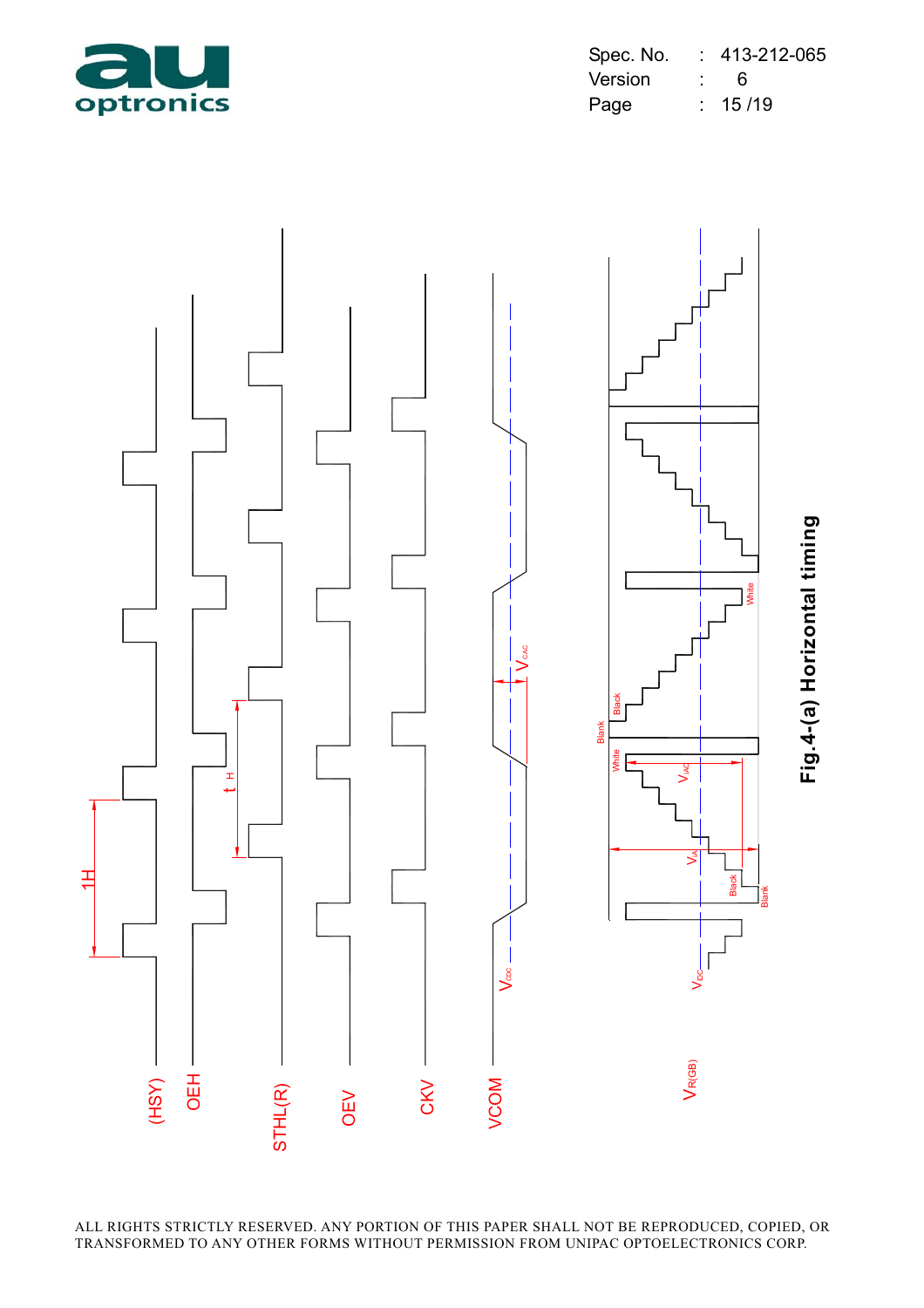

| Spec. No. | 413-212-065 |
|-----------|-------------|
| Version   | 6           |
| Page      | : 16/19     |



ALL RIGHTS STRICTLY RESERVED. ANY PORTION OF THIS PAPER SHALL NOT BE REPRODUCED, COPIED, OR TRANSFORMED TO ANY OTHER FORMS WITHOUT PERMISSION FROM UNIPAC OPTOELECTRONICS CORP.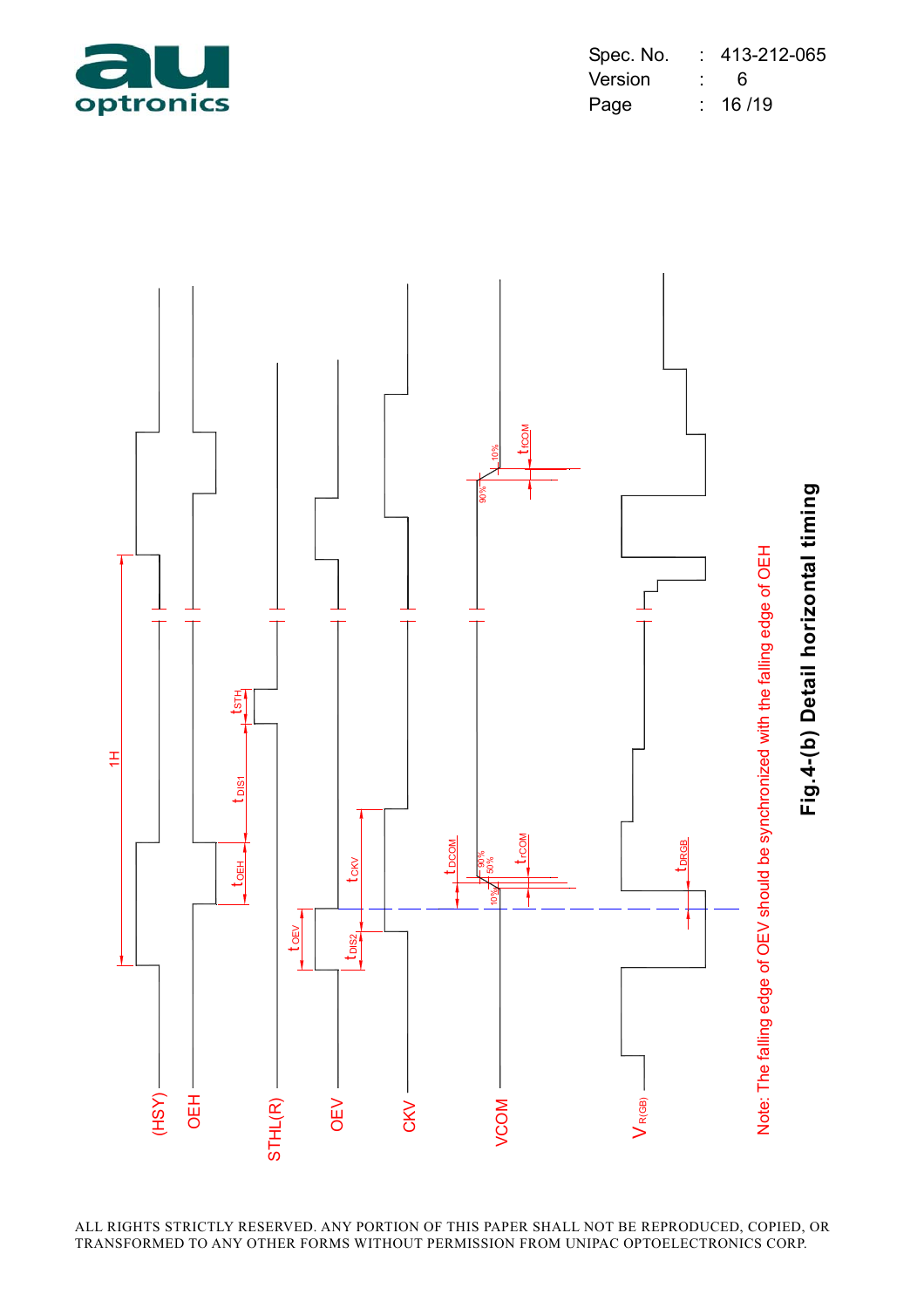

| Spec. No. |                            | 413-212-065  |
|-----------|----------------------------|--------------|
| Version   | $\mathcal{L}^{\text{max}}$ | ĥ            |
| Page      |                            | $\div$ 17/19 |



**Fig.5 Vertical shift clock timing** Fig.5 Vertical shift clock timing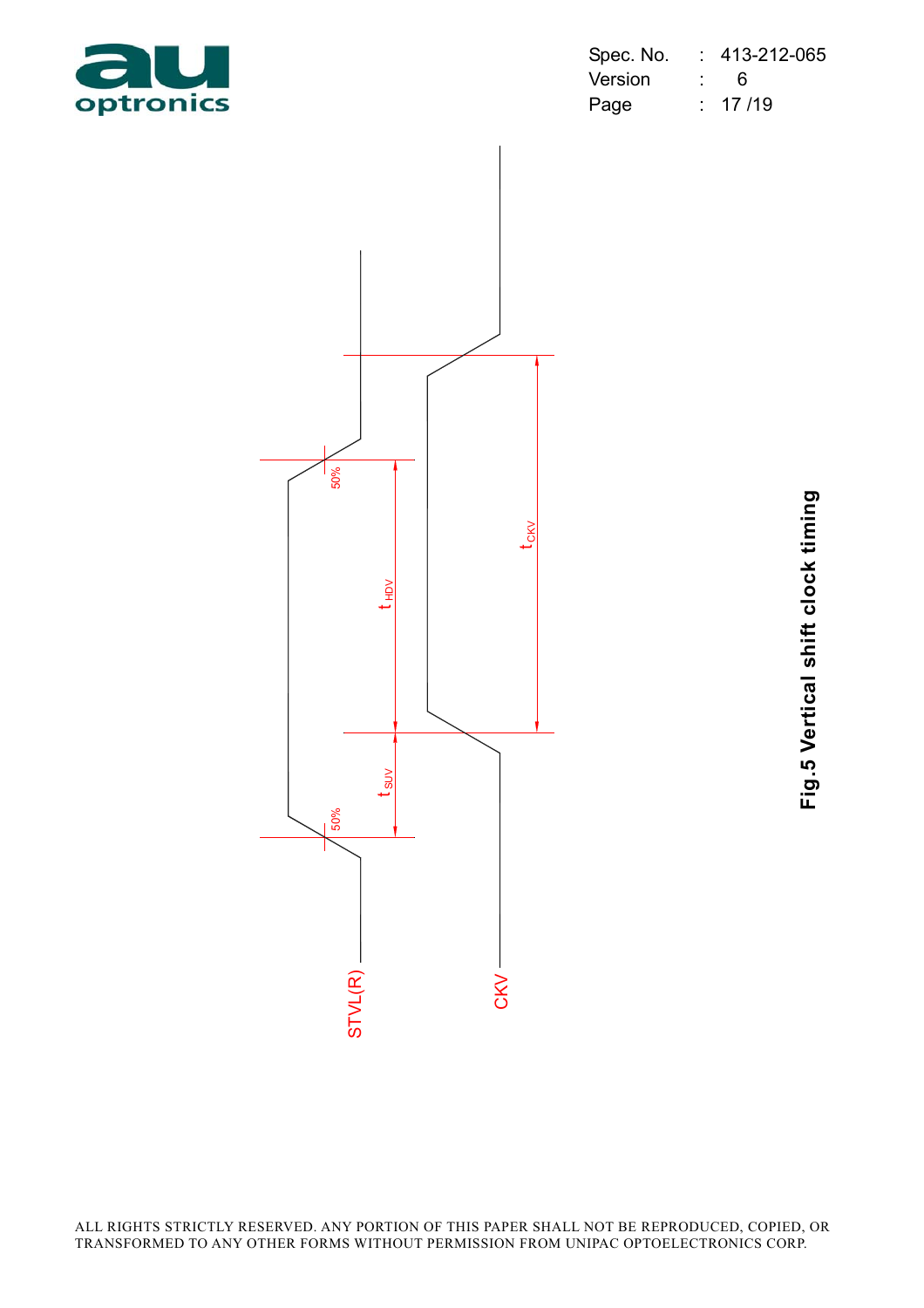

| Spec. No. | 413-212-065 |
|-----------|-------------|
| Version   | 6           |
| Page      | 18/19       |



**Fig.6-(a) Vertical timing (From up to down)** Fig.6-(a) Vertical timing (From up to down)